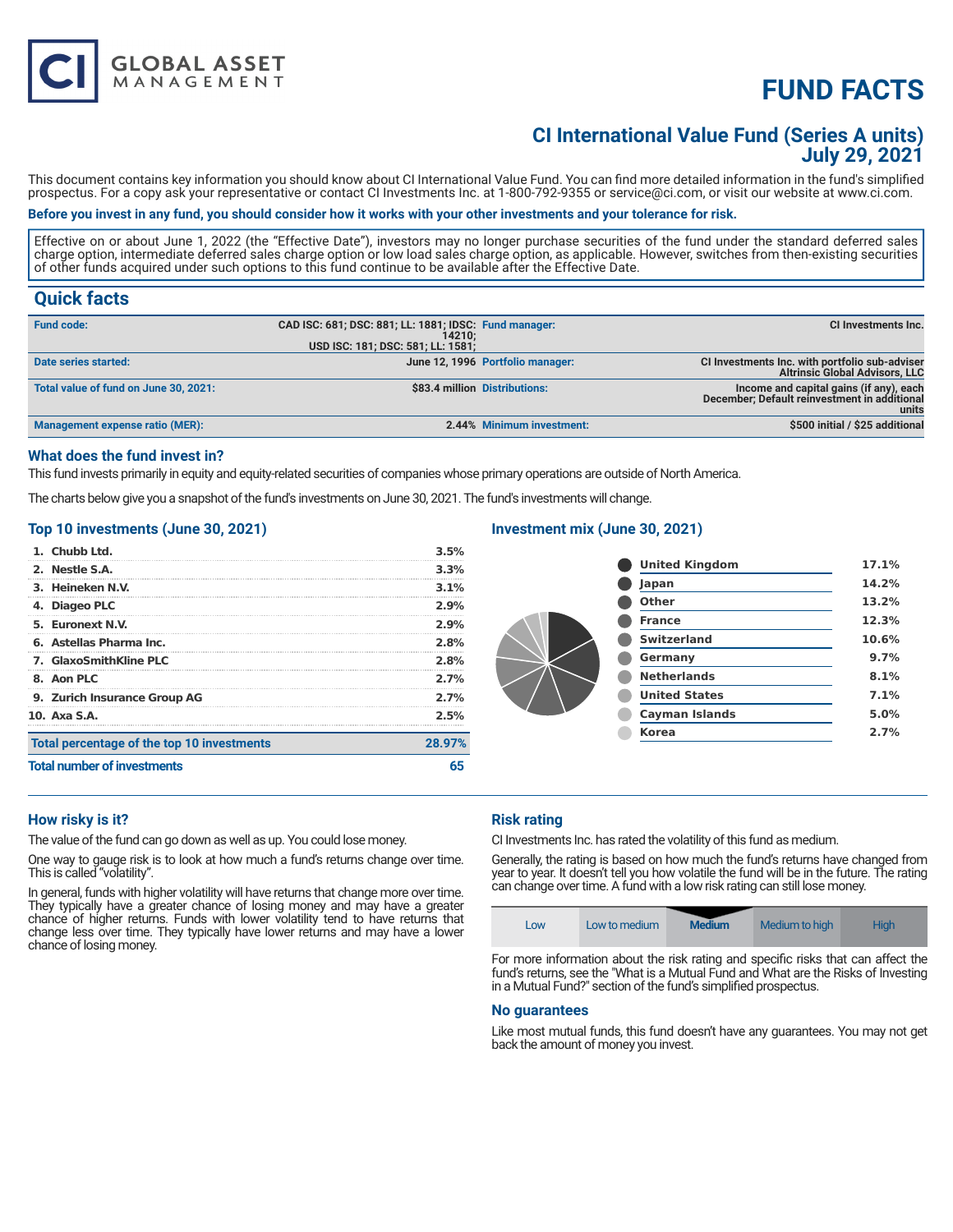# **CI International Value Fund (Series A units)**

#### **How has the fund performed?**

This section tells you how Series A securities of the fund have performed over the past 10 calendar years. Returns are after expenses have been deducted. These expenses reduce the fund's returns.

#### **Year-by-year returns**

This chart shows how Series A securities of the fund performed in each of the past 10 calendar years. This fund series dropped in value in 3 of the last 10 calendar years. The range of returns and change from year to year can help you assess how risky the fund has been in the past. It does not tell you how the fund will perform in the future.



#### **Best and worst 3-month returns**

This table shows the best and worst returns for Series A securities of the fund in a 3- month period over the past 10 calendar years. The best and worst 3-month returns could be higher or lower in the future. Consider how much of a loss you could afford to take in a short period of time.

|                     | <b>Return</b> | 3 months ending | If you invested \$1,000 at the beginning of the period |
|---------------------|---------------|-----------------|--------------------------------------------------------|
| <b>Best return</b>  | 14.6%         | March 31, 2015  | Vour investment would be \$1,146.                      |
| <b>Worst return</b> | -17.9%        | March 31. 2020  | Vour investment would be \$821.                        |

#### **Average return**

As at June 30, 2021, a person who invested \$1,000 in this series of units of the fund 10 years ago now has \$1,907. This works out to an annual compound return of 6.7%.

### **Who is this fund for?**

#### **This fund may be suitable for you if you:**

- want a core foreign equity fund for your portfolio<br>• are investing for the medium and/or long term
- $\cdot$  are investing for the medium and/or long term  $\cdot$  can telerate medium risk
- can tolerate medium risk

#### **A word about tax**

In general, you'll have to pay income tax on any money you make on a fund. How much you pay depends on the tax laws of where you live and whether you hold the fund in a registered plan, such as a Registered Retirement Savings Plan or a Tax-Free Savings Account.

Keep in mind that if you hold your fund in a non-registered account, fund distributions are included in your taxable income, whether you get them in cash or have them reinvested.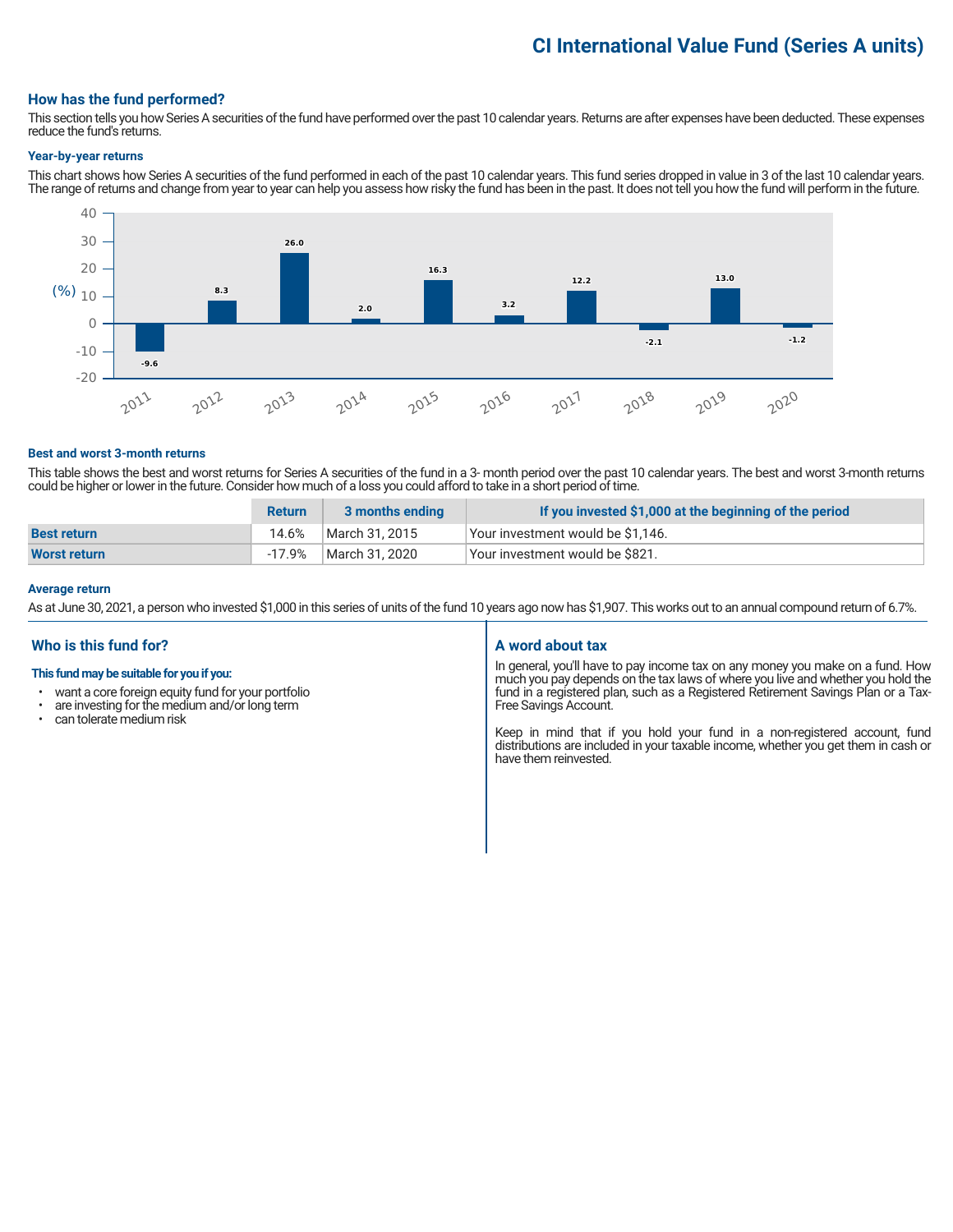# **CI International Value Fund (Series A units)**

### **How much does it cost?**

The following tables show the fees and expenses you could pay to buy, own and sell Series A securities of the fund. The fees and expenses — including any commissions — can vary among series of a fund and among funds. Higher commissions can influence representatives to recommend one investment over another. Ask about other funds and investments that may be suitable for you at a lower cost.

#### **1. Sales charges**

You may have to choose a sales charge option when you buy Series A securities of the fund. Ask about pros and cons of each option.

| What you pay                                  |                                                     | <b>How it works</b>                                                                                                                                                                                                                                                                                                         |  |
|-----------------------------------------------|-----------------------------------------------------|-----------------------------------------------------------------------------------------------------------------------------------------------------------------------------------------------------------------------------------------------------------------------------------------------------------------------------|--|
| in percent $(\%)$                             | in dollars<br>(S)                                   |                                                                                                                                                                                                                                                                                                                             |  |
| Initial sales charge                          |                                                     |                                                                                                                                                                                                                                                                                                                             |  |
| 0 to 5.0% of the amount you buy               | \$0 to<br>\$50.00 on<br>every<br>\$1,000 you<br>pay | You and your representative decide on the rate.<br>The initial sales charge is deducted from the amount you buy. It goes to your representative's firm as a commission.                                                                                                                                                     |  |
| <b>Standard deferred sales charges</b>        |                                                     |                                                                                                                                                                                                                                                                                                                             |  |
| If you sell within:                           | \$0 to<br>\$55.00 on<br>every                       | The standard deferred sales charge is a set rate and is deducted from the amount you sell based on the initial cost and<br>number of those securities.<br>When you buy the fund, we pay your representative's firm a commission of 5%. Any standard deferred sales charge you pay                                           |  |
| 5.5%<br>1 year of buying                      | \$1,000 of                                          | when you sell the fund goes to us.                                                                                                                                                                                                                                                                                          |  |
| 5.0%<br>2 years of buying                     | original<br>cost you                                | You can sell up to 10% of your securities each year without paying a standard deferred sales charge subject to certain<br>restrictions ("10% free redemption right"). Your 10% free redemption right is reduced by the equivalent number of securities                                                                      |  |
| 5.0%<br>3 years of buying                     | sell                                                | you would have received if you had reinvested any cash distributions you received during the calendar year. If you exercised<br>your 10% redemption right and redeem your securities before the standard deferred sales charge schedule has expired, your                                                                   |  |
| 4.0%<br>4 years of buying                     |                                                     | standard deferred sales charge on a full redemption would be the same as if you had not redeemed securities under your<br>10% free redemption right.                                                                                                                                                                        |  |
| 4.0%<br>5 years of buying                     |                                                     | $\bullet$<br>If you hold the fund in a non-registered account, if applicable, you can ask to receive cash distributions which are not<br>subject to standard deferred sales charges.                                                                                                                                        |  |
| 3.0%<br>6 years of buying                     |                                                     | You can switch between standard deferred sales charge funds at any time without paying this sales charge. The standard                                                                                                                                                                                                      |  |
| 2.0%<br>7 years of buying                     |                                                     | deferred sales charge schedule will be based on the date you bought securities of the first fund and the rates and duration<br>of such schedule shall continue to apply.                                                                                                                                                    |  |
| 0.0%<br>After 7 years                         |                                                     | Your securities will be converted into the initial sales charge option after the expiry of the standard deferred sales charge<br>schedule if you qualify for CI Prestige (and if available for your securities) and such securities will participate in CI Prestige.                                                        |  |
|                                               |                                                     |                                                                                                                                                                                                                                                                                                                             |  |
| Intermediate deferred sales charges           |                                                     |                                                                                                                                                                                                                                                                                                                             |  |
| If you sell within:                           | \$0 to<br>\$55.00 on<br>every                       | The intermediate deferred sales charge is a set rate and is deducted from the amount you sell based on the initial cost and<br>number of those securities.<br>When you buy the fund, we pay your representative's firm a commission of 4%. Any intermediate deferred sales charge you                                       |  |
| 5.5%<br>1 year of buying                      | \$1.000 of<br>original                              | pay when you sell the fund goes to us.<br>You can sell up to 10% of your securities each year without paying an intermediate deferred sales charge subject to certain                                                                                                                                                       |  |
| 5.0%<br>2 years of buying                     | cost you                                            | restrictions. Your 10% free redemption right is reduced by the equivalent number of securities you would have received if                                                                                                                                                                                                   |  |
| 4.5%<br>3 years of buying                     | sell                                                | you had reinvested any cash distributions you received during the calendar year. If you exercised your 10% redemption right<br>and redeem your securities before the intermediate deferred sales charge schedule has expired, your intermediate deferred                                                                    |  |
| 4.0%<br>4 years of buying                     |                                                     | sales charge on a full redemption would be the same as if you had not redeemed securities under your 10% free redemption<br>riaht.                                                                                                                                                                                          |  |
| 3.5%<br>5 years of buying                     |                                                     | If you hold the fund in a non-registered account, if applicable, you can ask to receive cash distributions which are not<br>subject to intermediate deferred sales charges.                                                                                                                                                 |  |
| 3.0%<br>6 years of buying                     |                                                     | You can switch between intermediate deferred sales charge funds at any time without paying this sales charge. The<br>intermediate deferred sales charge schedule will be based on the date you bought securities of the first fund and the rates                                                                            |  |
| 1.5%<br>7 years of buying                     |                                                     | and duration of such schedule shall continue to apply.                                                                                                                                                                                                                                                                      |  |
| 0.0%<br>After 7 years                         |                                                     | Your securities will be converted into the initial sales charge option after the expiry of the intermediate deferred sales<br>charge schedule if you qualify for CI Prestige (and if available for your securities) and such securities will participate in CI                                                              |  |
|                                               |                                                     | Prestige.                                                                                                                                                                                                                                                                                                                   |  |
| Low-load sales charges                        |                                                     |                                                                                                                                                                                                                                                                                                                             |  |
| If you sell within:                           | \$0 to<br>\$30.00 on                                | The low-load sales charge is a set rate and is deducted from the amount you sell based on the initial cost and number of<br>those securities.                                                                                                                                                                               |  |
| 3.0%                                          | every<br>\$1,000 of                                 | When you buy the fund, we pay your representative's firm a commission of up to 2.5%. Any low-load sales charge you pay                                                                                                                                                                                                      |  |
| 1 year of buying<br>2.5%<br>2 years of buying | original                                            | when you sell the fund goes to us.<br>If you hold the fund in a non-registered account, if applicable, you can ask to receive cash distributions which are not<br>subject to low-load sales charges.<br>You can switch between low-load sales charge funds at any time without paying this sales charge. The low-load sales |  |
| 2.0%<br>3 years of buying                     | cost you<br>sell                                    |                                                                                                                                                                                                                                                                                                                             |  |
| 0.0%<br>After 3 years                         |                                                     | charge schedule will be based on the date you bought securities of the first fund and the rates and duration of such<br>schedule shall continue to apply.                                                                                                                                                                   |  |
|                                               |                                                     | Your securities will be converted into the initial sales charge option after the expiry of the low-load sales charge schedule if<br>you qualify for CI Prestige (and if available for your securities) and such securities will participate in CI Prestige.                                                                 |  |